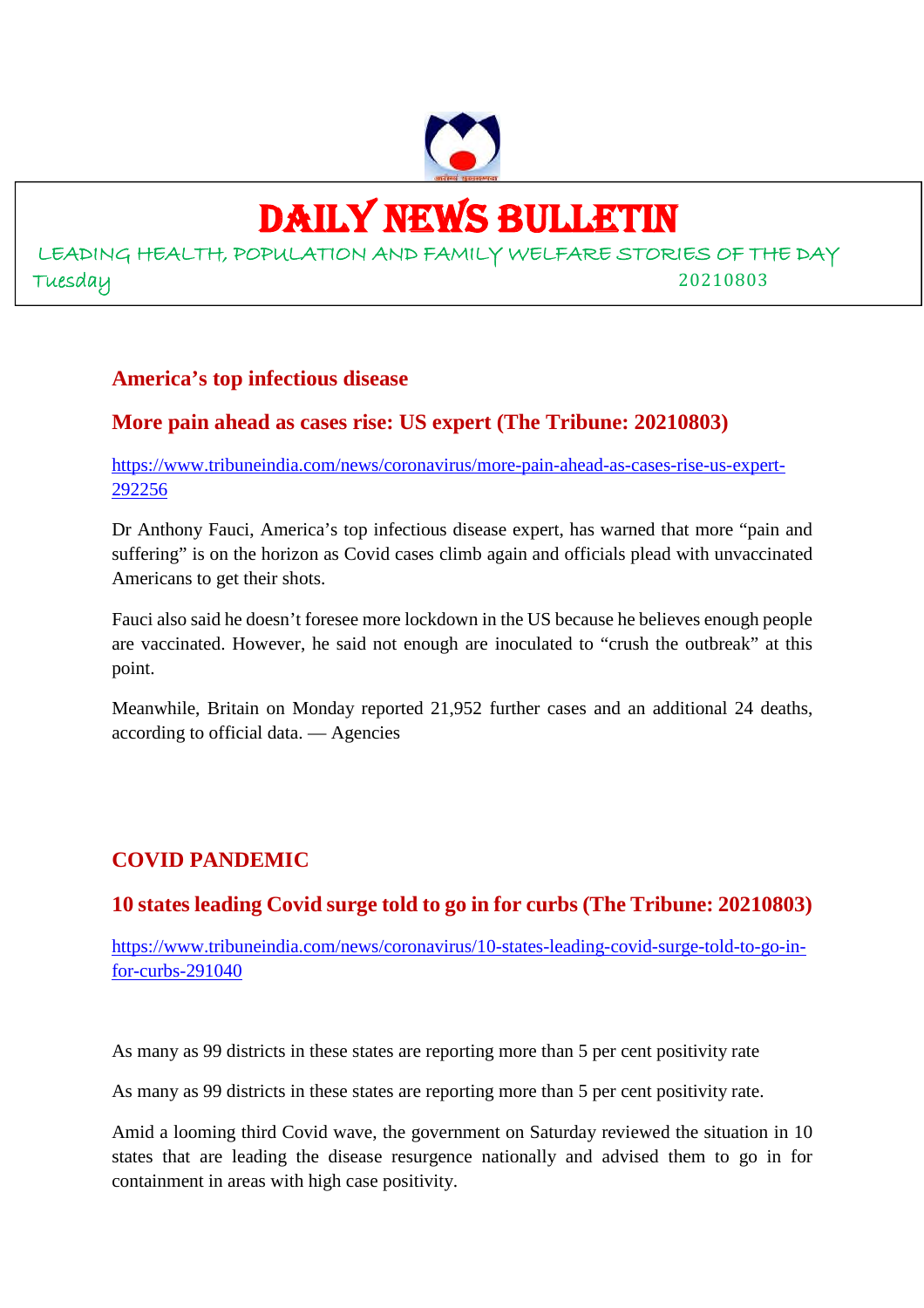Punjab to reopen schools for all classes from tomorrow

As many as 99 districts in these states are reporting more than 5 per cent positivity rate. Of these districts, 46 have more than 10 per cent positivity.

Delta spreads in China

Beijing: China on Saturday reported 55 Covid cases, as the Delta variant spread across the country. Official media called it the most extensive domestic contagion since the outbreak in Wuhan in December 2019.

Kerala, Maharashtra, Karnataka, Tamil Nadu, Odisha, Assam, Mizoram, Meghalaya, Andhra Pradesh and Manipur were today told to consider a three-pronged strategy for early control over rising cases. The suggestions are intensive containment and active surveillance in clusters reporting higher cases; defined containment zones; and regular reviews for implementation of Emergency Covid Response Package with focus on rural areas and paediatric cases and reporting of deaths as per ICMR guidelines.

15% of emergency package released

With India recording more than 40,000 new Covid cases for the fourth day, the Centre on Saturday said it had released 15% of its share in the Emergency Covid Response Package II.

Union Health Secretary Rajesh Bhushan said in the meeting that 80% of active cases in these 10 states were in home isolation and required proper tracking.

"It was forcefully underlined that any laxity at this stage will result in deterioration of the situation in these districts," the Health Ministry said after the review.

The vaccination must be prioritised in these districts to ensure people remained protected, said Bhushan.

Balram Bhargava, ICMR DG, warned against complacency citing 40,000 cases being reported daily for four days. "States have been told to ramp up testing to bring the positivity rate below 5 per cent," said Bhargava.

## **Covaxin effective against Delta plus variant**

## **Covaxin effective against Delta plus variant, says ICMR study(The Tribune: 20210803)**

https://www.tribuneindia.com/news/coronavirus/covaxin-effective-against-delta-plus-variantsays-icmr-study-292123

Country's effective reproduction No. of virus above 1, first since May 7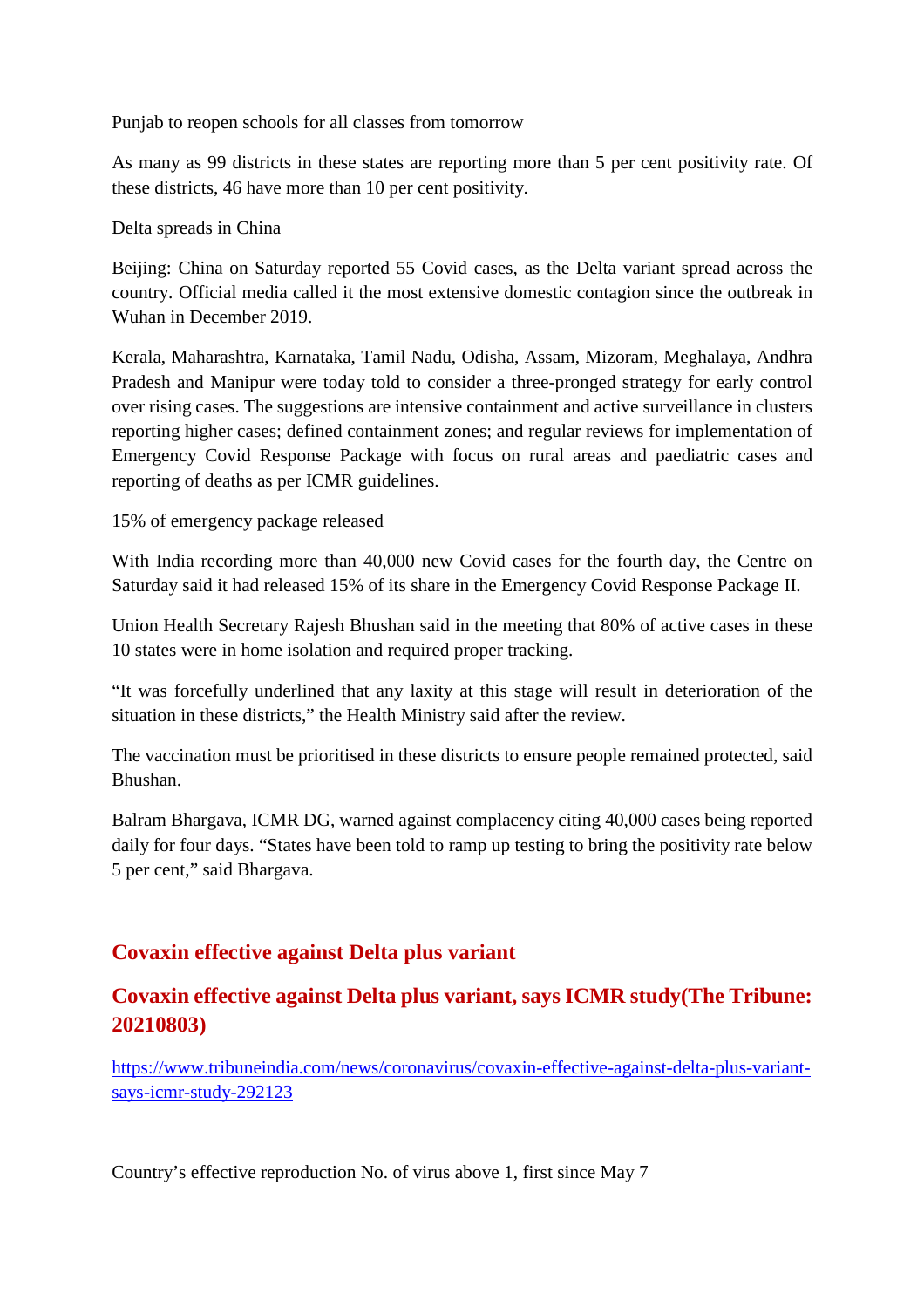Covaxin effective against Delta plus variant, says ICMR study

Covaxin has been shown to be effective against the Delta plus variant by a new study of ICMR.

Data from the Indian Institute of Mathematical Sciences, Chennai, has shown that the effective reproduction number of SARS-Cov2, the Covid-19 causing virus, for India has crossed 1 for the first time after May 7.

The data shows Uttarakhand and HP and states in the North-East and south and a few metros have an R value of more than 1 indicating rising infective potential of the virus. The number had dropped to 0.96.

Meanwhile, Covaxin has been shown to be effective against the Delta plus variant by a new study of ICMR.

The study, a pre print publication, is yet to be peer reviewed. A previous study had shown Covaxin 65.2 per cent effective against Delta variant.

Biotech's rotavirus vax gets WHO prequalification

Bharat Biotech on Monday announced that the World Health Organisation (WHO) has awarded prequalification to its rotavirus vaccine, ROTAVAC 5D, a unique rotavirus vaccine formulation that can be administered without a buffer. Its low dose volume (0.5 ml) facilitates easy vaccine logistics, cold chain management and low biomedical waste disposal postvaccination. It is used for the prevention of rotavirus infection.

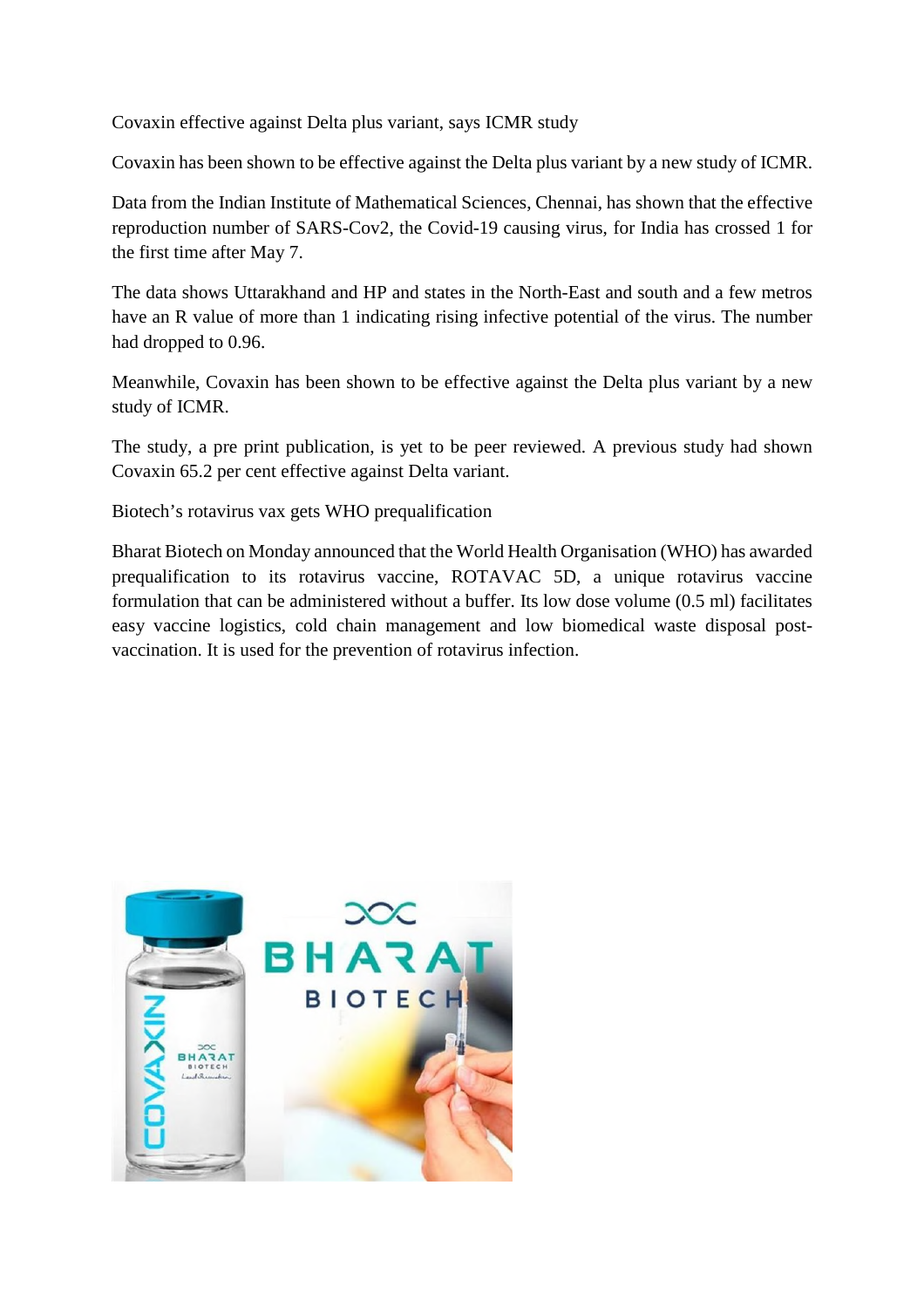### **Diabetics**

# **Things diabetics must keep in mind after taking the Covid vaccine (The Indian Express: 20210803)**

https://indianexpress.com/article/lifestyle/health/diabetes-patients-covid-vaccine-7409525/

"Individuals with diabetes must take the vaccination to reduce their risk of developing Covid-19 related complications," said Dr Anil Sagar, Lord hospital, Tadipatri, Anantapur

superfoods, winter superfoods, benefits of garlic, immunity boosting foods, benefits of sweet potatoes, benefits of carrot, what is pea protein, healthy foods, what are superfoods, indian express lifestylePeople with diabetes who recently got vaccinated must include food that enhances immunity. (Photo: Getty Images/Thinkstock)

Experts have often said that people with diabetes are at an increased risk of developing complications related to Covid-19, and that they must get themselves vaccinated as early as possible. But, vaccination is frequently accompanied by the fear of developing any side effects. However, people must not shy away from taking the vaccine, stress doctors.

"Individuals with diabetes, especially, must take the vaccination to reduce their risk of developing Covid-19 related complications," said Dr Anil Sagar, Lord hospital, Tadipatri, Anantapur, adding that they can take note of a few things which will help them manage any effects post the jab.

Highlighting the importance of a balanced diet for diabetics, especially after taking Covid-19 vaccination, Dr Sagar said that it helps to maintain a stable blood glucose level. Also, diet plays a critical role in building immunity and enhancing it.

type 1 diabetes, DIY artificial pancreas, Do-It-Yourself Artificial Pancreas (DIYAP), diabetes care, diabetes patients, diabetes patients in India, health, insulin, indian express news Individuals with diabetes must take the vaccination to reduce their risk of developing Covid-19 related complications. (Photo: Getty Images/Thinkstock)

People with diabetes who recently got vaccinated must include foods that enhance immunity and have anti-inflammatory properties in their diet, like:

Fish: Fish are rich in omega-3 fat that helps enhance immunity. Also, fish help to reduce inflammation and improve an overall feeling of well-being.

Egg: Eggs are a rich source of protein that helps to build immunity. Eggs also contain essential amino acids that strengthen the immune system.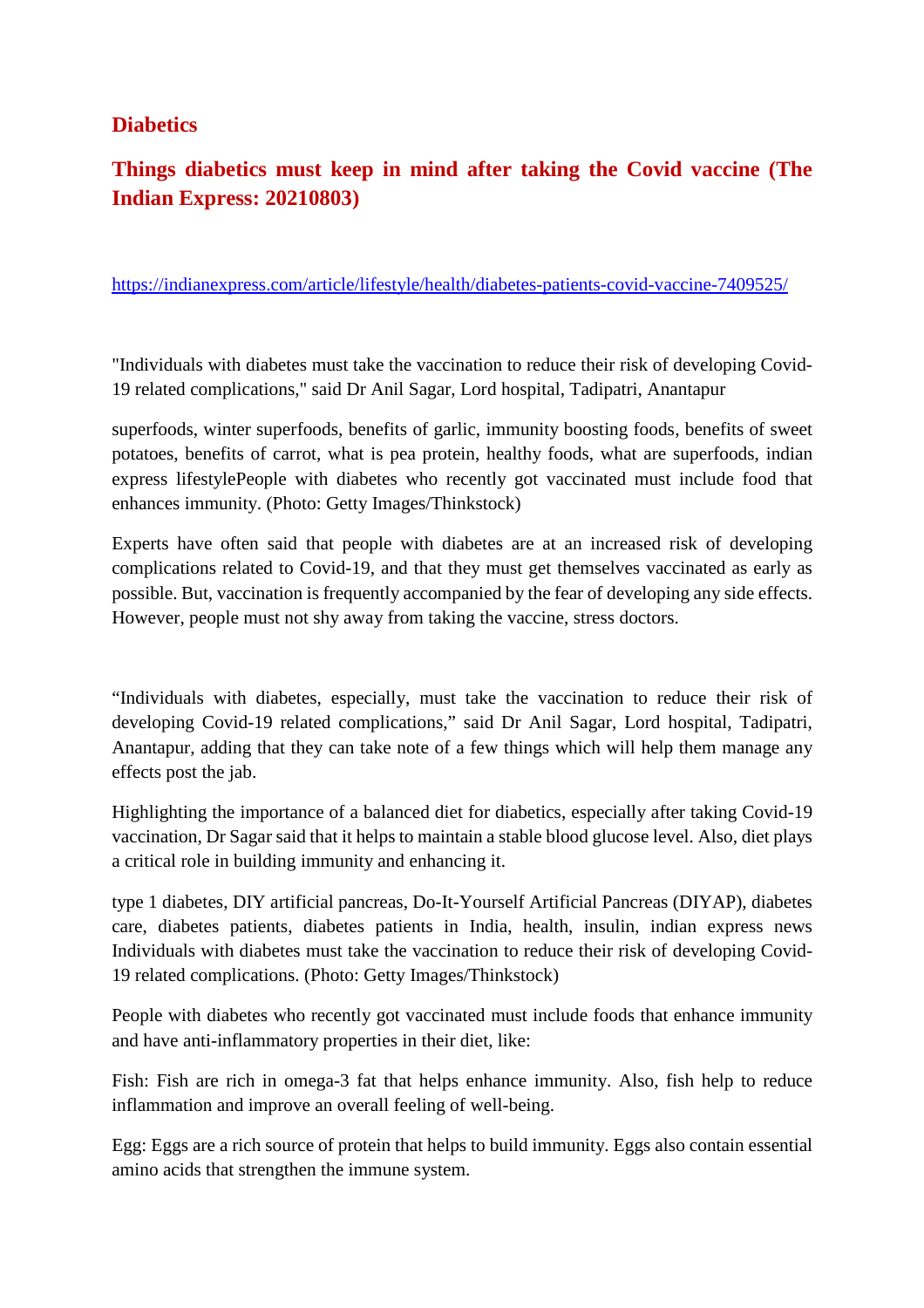Chicken: We all know the anti-inflammatory benefits of chicken soup, and how it helps us after vaccination or in illness. Chicken meat has minimal fat content, making it suitable for people who have diabetes and hypertension. Moreover, being a rich source of protein, chicken can be consumed twice to thrice a week after vaccination.

Fruits and vegetables: Fruits and vegetables are rich in antioxidants, minerals, and vitamins that help to strengthen immunity.

Also Read |Cancer patients should get vaccinated without further delay: Doctors

Turmeric: Turmeric is rich in curcumin that is good for health and helps prevent stress in people. People usually get stressed before or after vaccination. Drinking turmeric milk or golden milk can reduce their stress and help to enhance immunity. Apart from food, people with diabetes who recently got vaccinated must ensure that they are well hydrated. They must consume plenty of fluids like buttermilk and fresh fruit juice to avoid common side effects of the Coronavirus vaccine, like, fever, pain in the arm, weakness, and joint pain. If one develops a fever or severe pain, they can check with their doctor and take medicine as advised by the doctor to ease symptoms.

What are the things people with diabetes must avoid after getting vaccinated?

"Usually, people think that post-vaccination, they can go mask-free, but this is not true. People cannot go mask-free until a significant percentage of people get vaccinated against the coronavirus. People with diabetes must ensure to wear their masks when in public despite getting vaccinated. Apart from wearing a mask, they must also maintain social distancing and wash their hands regularly," Dr Sagar told indianexpress.com

Also Read |COVID vaccine: Know about the possible side effects

They must avoid:

\*Alcohol and tobacco for a few days after vaccination as it may aggravate or worsen the vaccine's side effects.

\*Taking vaccine on an empty stomach

\*Taking too many caffeinated drinks just before and for a few days after vaccination

\*Exerting too much physically soon after taking the vaccine

\*Applying an ice pack or hot fomentation at the site of the injection

Sometimes vaccination may induce minor side effects, but people with diabetes can significantly decrease their chances of developing severe COVID-19 related complications by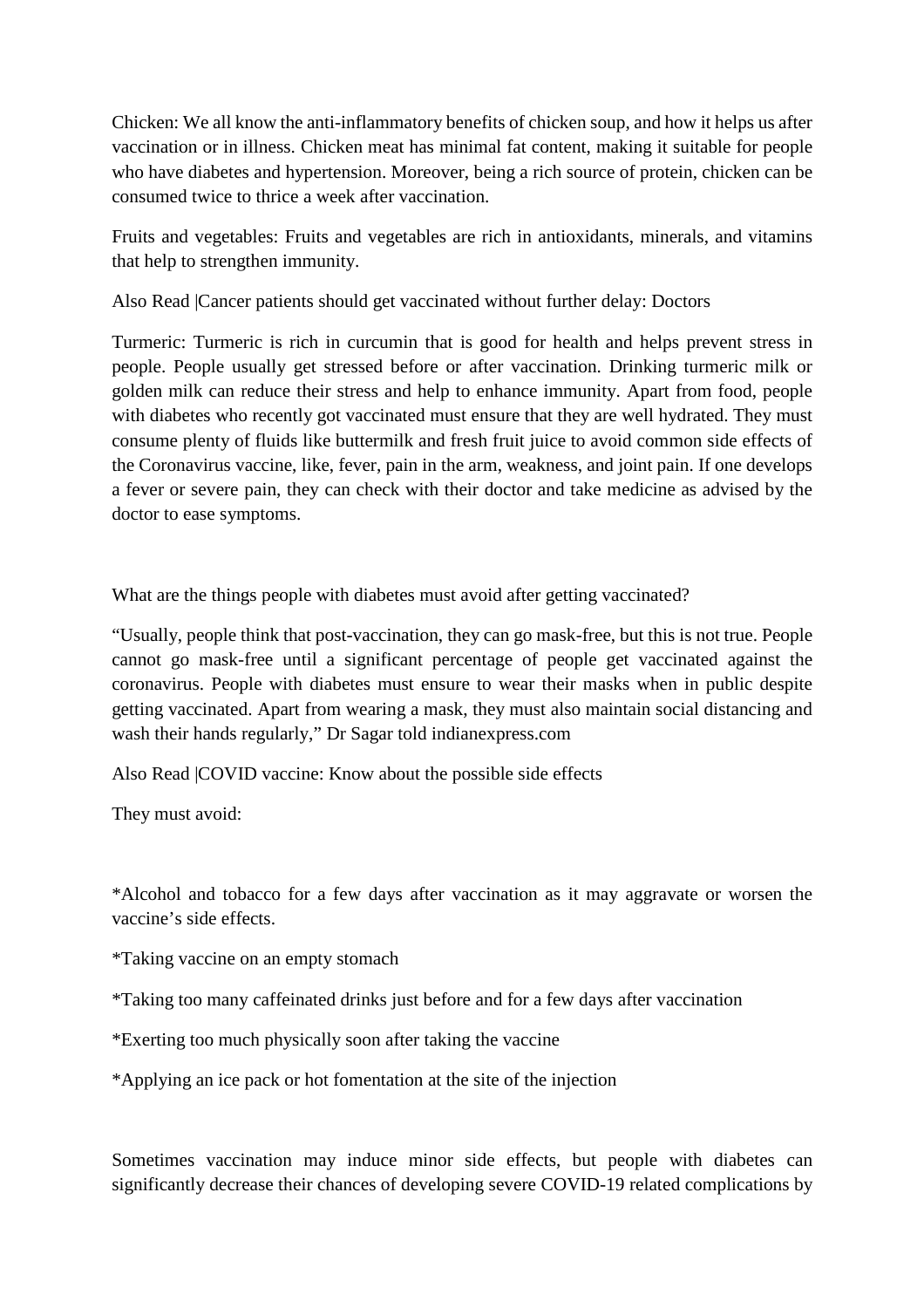getting vaccinated. Post-vaccination, some people may develop fever, headache, and soreness in the arm. If these symptoms persist for more than three days, seek advice from your doctor.



### **World Breastfeeding Week 2021**

**World Breastfeeding Week 2021: Ways to prevent sagging breasts (The Indian Express: 20210803)**

https://indianexpress.com/article/lifestyle/health/world-breastfeeding-week-2021-saggingprevention-tips-7434157/

"A bit of sag is inevitable but to maintain optimal breast health during pregnancy and lactation, following certain tips may prove useful," remarked Dr Lovleena Nadir, Rosewalk Hospital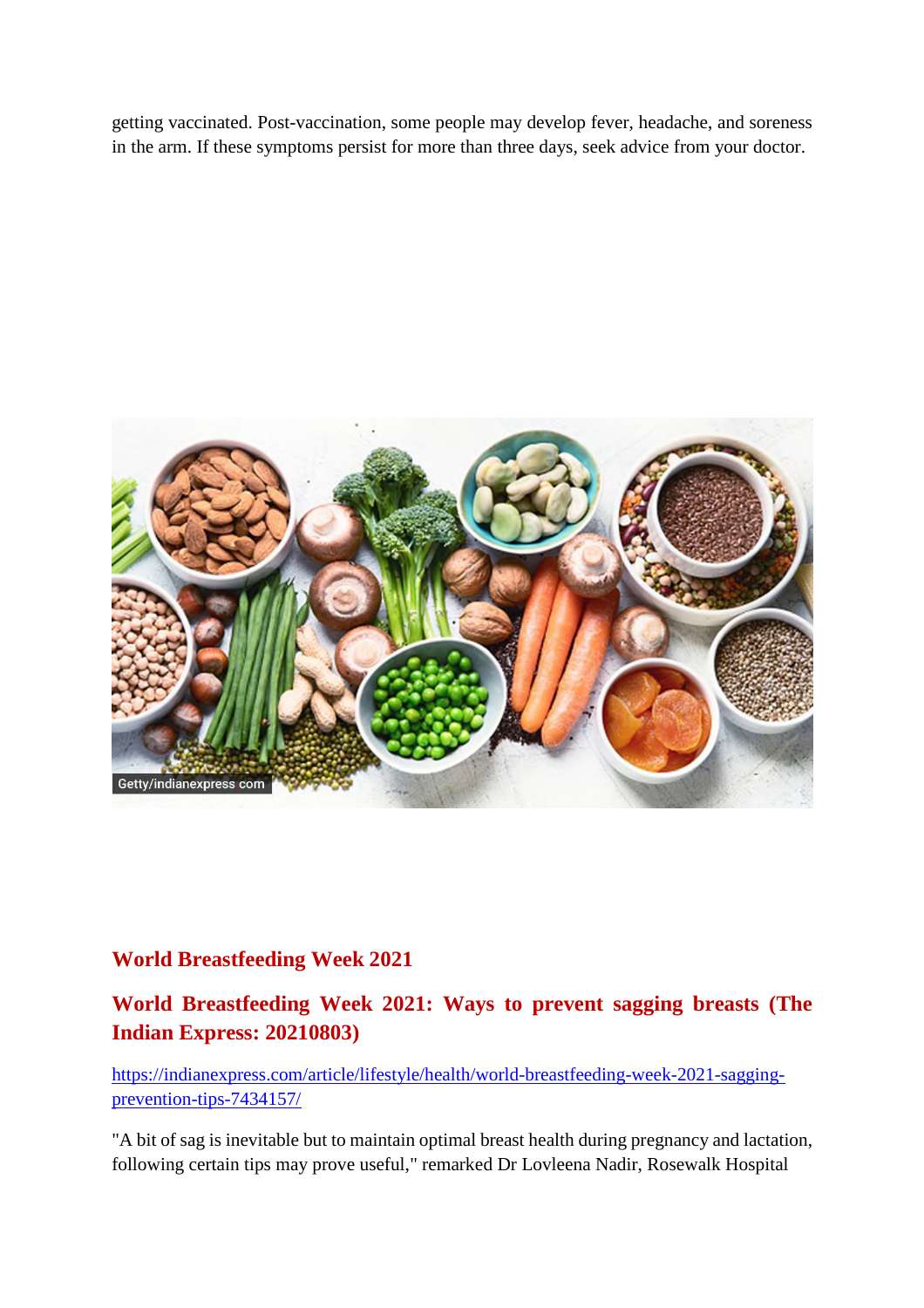tips to prevent breast sagging, breastfeeding awareness week, indianexpress.com, sagging breasts, what to do for sagging breasts, indianexpress.com, indianexpress,Increase in breast size can strain the supporting ligaments. (Source: Getty Images/Thinkstock)

Women, sometimes, worry about the impact breastfeeding may have on the appearance of their breasts. However, research has shown that breastfeeding doesn't negatively affect breast size or volume and is not a risk factor for sagging breasts after pregnancy, said Dr Lovleena Nadir, Rosewalk Hospital.

Factors that contribute to breast sagging are:

\*Pregnancy, due to hormonal changes, is in fact the biggest cause of sagging breasts and not breastfeeding. Due to the stretching of the Cooper's ligaments (that help attach breasts to chest muscles and hold them in position) and loss of skin elasticity during pregnancy, the risk of sagging increases. It increases with each pregnancy and happens irrespective of whether baby is breastfed or not.

\*Women who have larger breasts are more vulnerable to the effect of gravity.

\*Multiple pregnancies increase the risk of sagging irrespective of breast feeding.

\*Smoking contributes to breast sagging as nicotine breaks down elastin (a protein that maintains the elasticity of the skin and helps the skin to stretch and recover).

\*Other causes include ageing, collagen deficiency, estrogen deficiency, overexposure to the sun, increased BMI, and rapid weight loss.

"So, a bit of sag is inevitable but to maintain optimal breast health during pregnancy and lactation, following certain tips may prove useful," said Dr Nadir.

ALSO READ |World Breastfeeding Week: How to breastfeed when the mother is Covidpositive

Tips

\*A correctly fitting, supporting bra is important to counteract the effect of gravity and to provide support. Increase in breast size can strain the supporting ligaments. After weaning the baby, breasts decrease in mass and size. A well-fitting bra is useful in maintaining breast shape.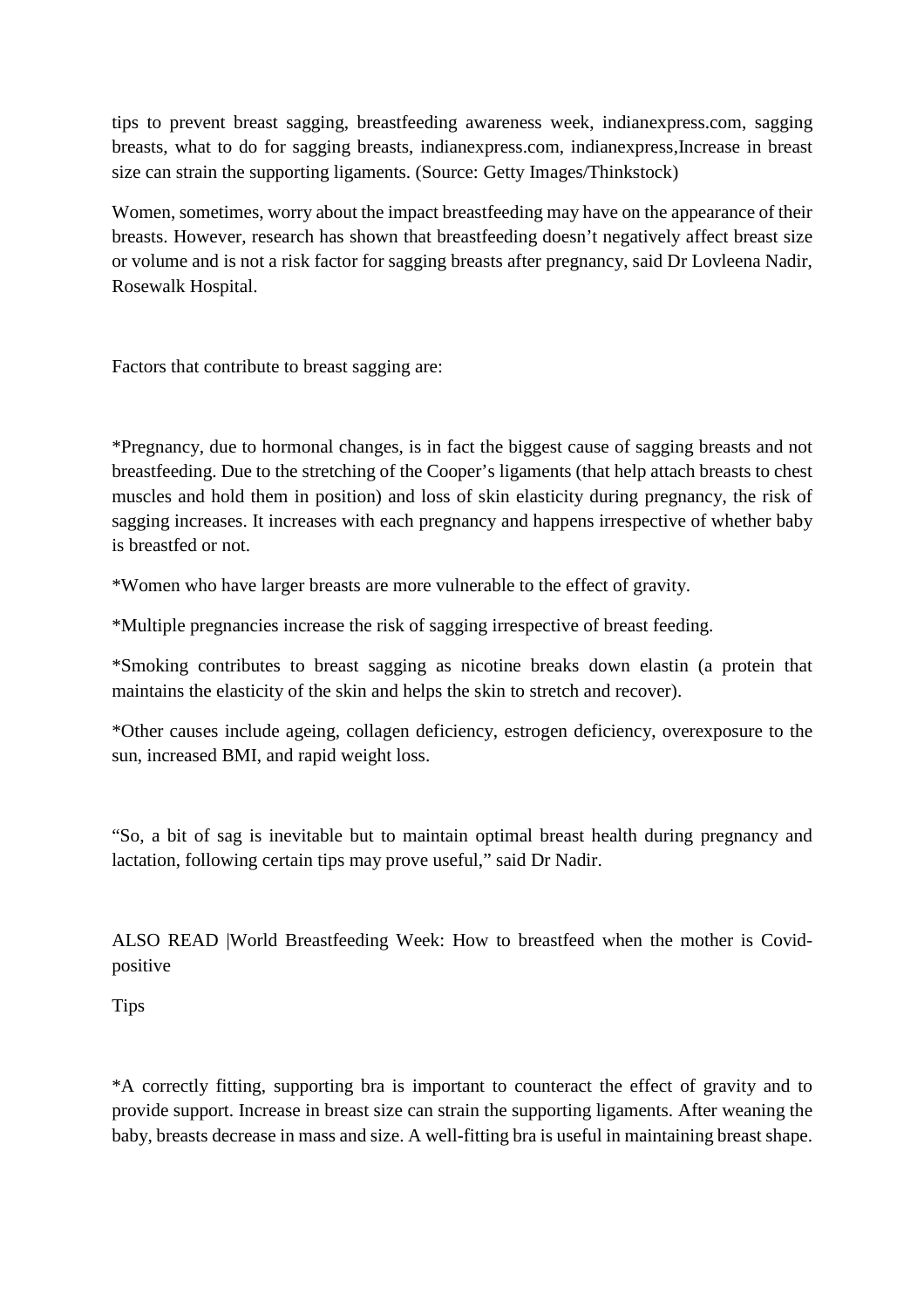\*Maintain healthy weight: Slow weight loss after childbirth helps the body to adapt. Losing half a kg per week is adequate.

\*Eating a well-balanced diet with adequate protein, promotes healthy collagen production and keeps to maintain health of the skin.

\*Foods rich in antioxidants including fruits and green leafy vegetables help to detox and maintain the integrity and appearance of the skin.

\*Boost estrogen production: Add soy, flaxseeds, tofu and other foods containing phytoestrogens to your diet to maintain volume of breasts.

\*Regular breast massage helps to increase blood flow and cellular growth.

\*Stay hydrated: Drink 2-3 litres of water per day. Hydration keeps your skin healthy and plump.

\*Limit dehydrating beverages like tea, coffee, aerated drinks and alcohol.

\*Protect yourself from UV rays of the sun: Wear high protection sunscreen to protect your skin and maintain skin's elasticity.

\*Moisturise and exfoliate your skin.

\*Include regular physical activity. Consider adding chest presses, push ups and strength training to your exercise routine.

\*Practise good posture.

\*Wean off your baby slowly.

#### **Viral illnesses**

# **Is nose hair essential to fighting off colds and other viral illnesses? (The Indian Express: 20210803)**

https://indianexpress.com/article/lifestyle/health/nose-hair-fighting-off-colds-viral-illnesses-7434471/

It was not until 2011 that the density of nose hair was rigorously studied as a possible correlate of disease

nose hair, infectionsThe idea that our nose hair, known medically as vibrissae, might offer protection against infectious germs goes back more than a century. (Source: Getty images/Thinkstock)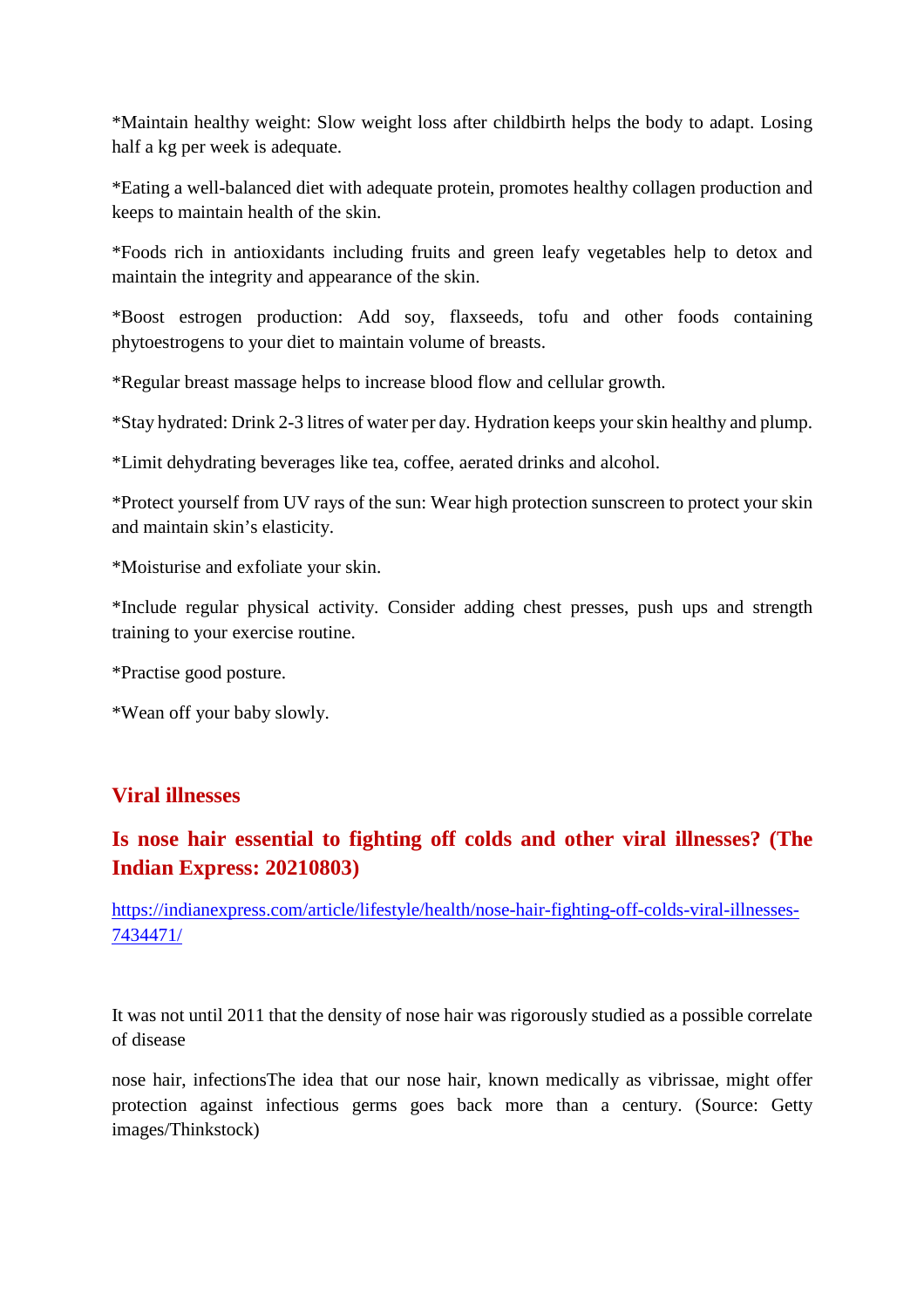Q: Is nose hair essential to fighting off colds and other viral illnesses? I ask this as a woman who, before the pandemic, used to get my eyebrows waxed. The person performing the wax would always recommend waxing my nose hair.

A medical "truism" holds that nose hair filters the air we breathe and therefore protects us from infection by airborne viruses, bacteria and other pathogens. But, as is often the case with truisms, its history may be more venerable than verified.

The idea that our nose hairs, known medically as vibrissae, might offer protection against infectious germs goes back more than a century. In 1896, a pair of English doctors, writing in the prestigious medical journal The Lancet, noted that:

The interior of the great majority of normal nasal cavities is perfectly aseptic (sterile). On the other hand, the vestibules of the nares (nostrils), the vibrissae lining them, and all crusts formed there are generally swarming with bacteria. These two facts seem to demonstrate that the vibrissae act as a filter and that a large number of microbes meet their fate in the moist meshes of the hair which fringes the vestibule.

The English doctors' conclusion might sound logical, but at that point, nobody had actually studied whether trimming nose hairs might make it easier for germs to penetrate deeper into the respiratory tract.

It was not until 2011 that the density of nose hair was rigorously studied as a possible correlate of disease. In a study of 233 patients published in the International Archives of Allergy and Immunology, a team of researchers from Turkey found that people with denser nose hair were less likely to have asthma. The researchers attributed this finding to the filtration function of nose hair.

ALSO READ |This monsoon, say goodbye to cold and cough with Bhagyashree's immunity tip

Their observation was interesting, but it was an observational study that cannot prove cause and effect, and asthma is not an infection. The researchers also did not do any follow-up studies to assess how trimming the nose hair might affect the risk of asthma — or infection.

It took until 2015 for doctors at the Mayo Clinic to perform the first, and so far only, study to look at the effects of trimming nose hairs. The researchers measured nasal air flow in 30 patients before and after cutting their nose hairs and found that trimming led to improvements in both subjective and objective measures of nasal air flow. Improvements were greatest in those who had the most nose hair to begin with. The results were published in the American Journal of Rhinology and Allergy.

Again, an interesting conclusion, but does better nasal airflow correlate with a higher risk of infection?

Neither study addressed this question directly. But Dr. David Stoddard, the lead author of the Mayo study, noted that if someone works with drywall, for example, "I can tell whether they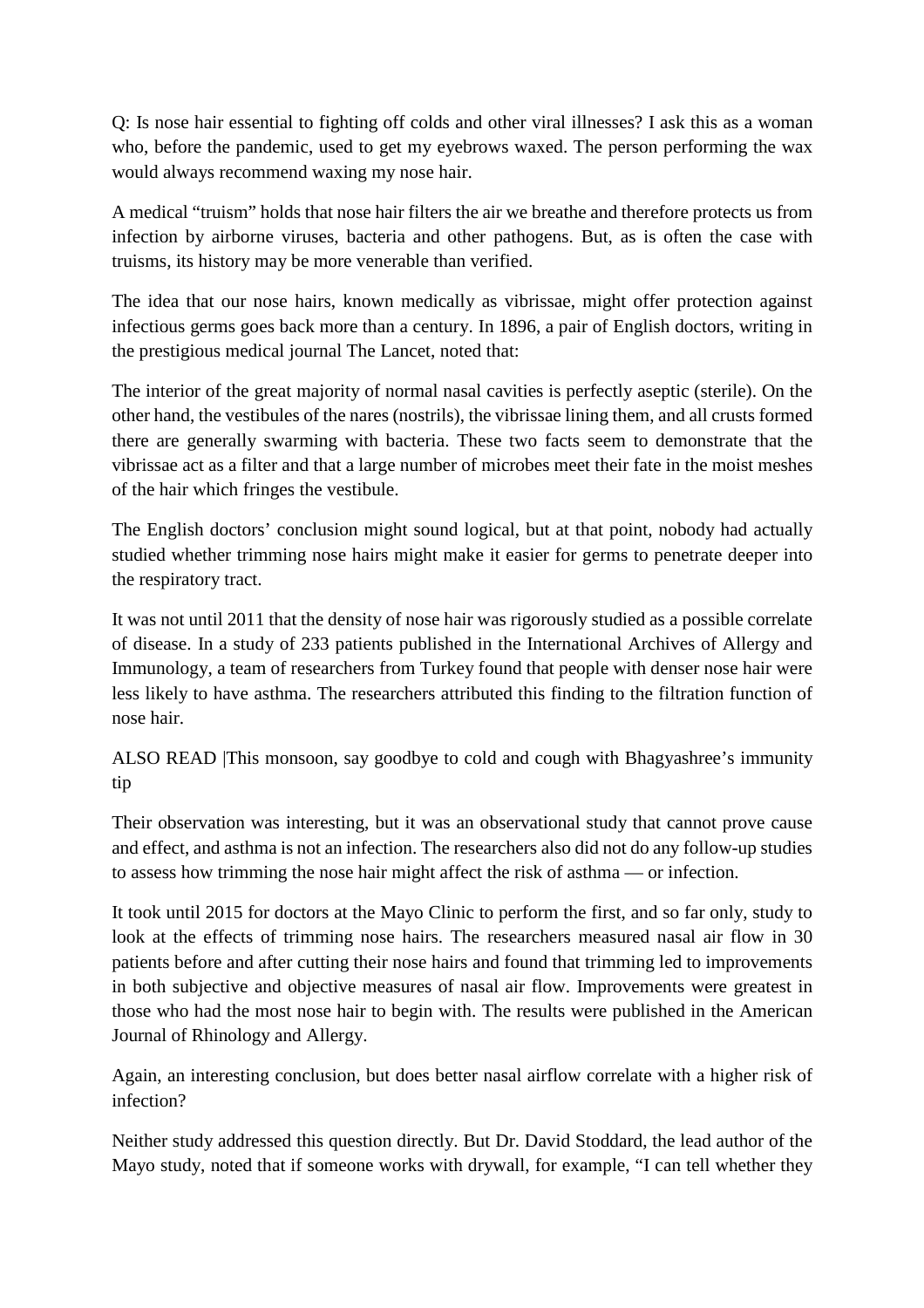just got off work by the white dust trapped in their nose hairs. But it's the larger particles that get trapped in the nose hairs. Viruses are much smaller. They are so small that they will probably pass through the nose either way. I don't think trimming one's nose hair would put them at increased risk for respiratory infection."

Based on the limited study of nose hairs, there is no evidence that trimming or waxing them increases the risk of respiratory infections. And as at least one expert who has worked in the field speculated, it probably does not.

### **Antibiotic use in Covid patients**

## **'One of the biggest mistakes during pandemic': Doctors worry over injudicious antibiotic use in Covid patients(The Indian Express: 20210803)**

Doctors talk about how unscrupulous use of "high-end broad spectrum" antibiotics has increased the risk of antibiotic resistance

antibiotics, antibiotic resistance"Use of antibiotics as a substitute to hospital infection prevention and control practices may have been one of the biggest mistakes during this pandemic," says a doctor. (Source: pixabay)

In the last two years, health experts have come to note warning signs of yet another potential epidemic. Especially amid the pandemic, doctors suggest that injudicious use of antibiotics to prevent other infections in Covid patients, have only increased concerns of what is known as antibiotic resistance.

What does antibiotic resistance mean?

In simple terms, antibiotic resistance is the ability of bacteria and other germs to resist the effect of antibiotics they were once sensitive to. "According to WHO, Antimicrobial Resistance or AMR occurs when bacteria, viruses, fungi and parasites change over time and no longer respond to medicines, making infections harder to treat and increasing the risk of disease spread, severe illness and death. So these microbes become resistant to one or more classes of antimicrobial agents, leading to failure of medication. Having these kinds of resistant bacteria or viruses in the community and health care facilities, especially ICU, is posing a risk (for sick patients) of negative outcomes in treatments," Dr Mahesh M Lakhe, consultant – internal medicine & infectious diseases, Columbia Asia Hospital, Pune, tells indianexpress.com.

Taking cognizance, in 2013, the Indian Council of Medical Research (ICMR) set up the Antimicrobial Resistance Surveillance & Research Network (AMRSN) to enable the compilation of data on six pathogenic groups on antimicrobial resistance. Following extensive surveillance conducted nationwide, Antimicrobial Stewardship Programs were initiated to improve antibiotic use in the hospitals.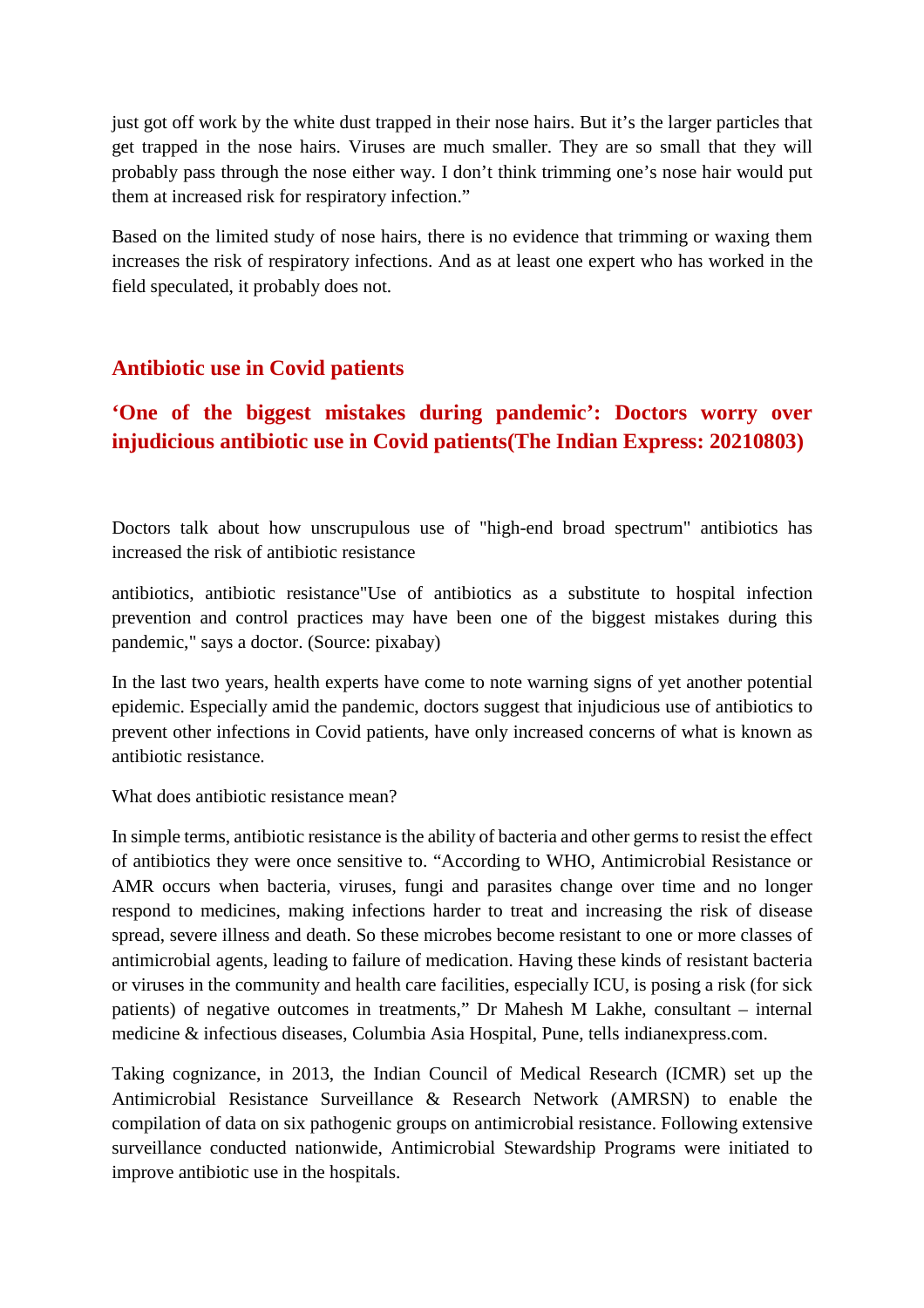The situation, however, worsened amid Covid with doctors attributing the increased risk of antibiotic resistance to unscrupulous use of "high-end broad spectrum" antibiotics. "During Covid, serious patients developed secondary bacterial infections for which high-end antibiotics were used sometimes for a prolonged period leading to the development of resistance," says Dr Suranjit Chatterjee, senior consultant, Internal Medicine, Indraprastha Apollo Hospitals, New Delhi.

Also Read |New antibiotics effective without triggering resistance, says study

"Use of antibiotics as a substitute to hospital infection prevention and control practices may have been one of the biggest mistakes during this pandemic," adds Dr Lakhe.

antibiotic resistance, self medication Self-medication comes with a lot of risks. (Source: pixabay)

How self-medication contributes to antibiotic resistance

While becoming resistant, the bacteria is able to grow inside the body and increase infection. "In some cases, due to resistance, it can be impossible to treat the disease," states Dr Chatterjee. This then can lead to prolonged hospitalisation and increased cost of treatment apart from putting one's life in danger, adds Dr Praveen Gupta, director, Neurology, Fortis Memorial Research Institute, Gurugram.

"The available antibiotics are failing to kill these resistant organisms, and there is a dearth of new antibiotics eliminate the threat. This is partly a man-made problem," Dr Lakhe remarks.

In fact, all of us are partly responsible when it comes to exploiting the risks. Remember the times when you pop a medicine bought off the counter for even a slight discomfort in the body? It is this common practice of self-medication that is further contributing to antibiotic resistance.

Also Read |Why over-use, non-prescription use of antibiotics is unadvisable

Self-medication can be "dangerous", Dr Chatterjee warns. "With the slightest fever or cough, people have a tendency of taking medicines without consulting a doctor, by the time they reach out for a consultation, the disease may reach an advanced stage and get difficult to treat. Further, if the disease is communicable, it transmits to other people too." According to him, here are the risks of self-medication:

\*Incorrect diagnosis of the illness and incorrect process of therapy

\*Failure to recognize pharmacological risks resulting in severe adverse reactions

\*Failure to seek proper and prompt medical advice

\*Duplicate medication which may lead to harmful drug interaction

\*Inadequate or excessive dosage

\*Risk of dependence and abuse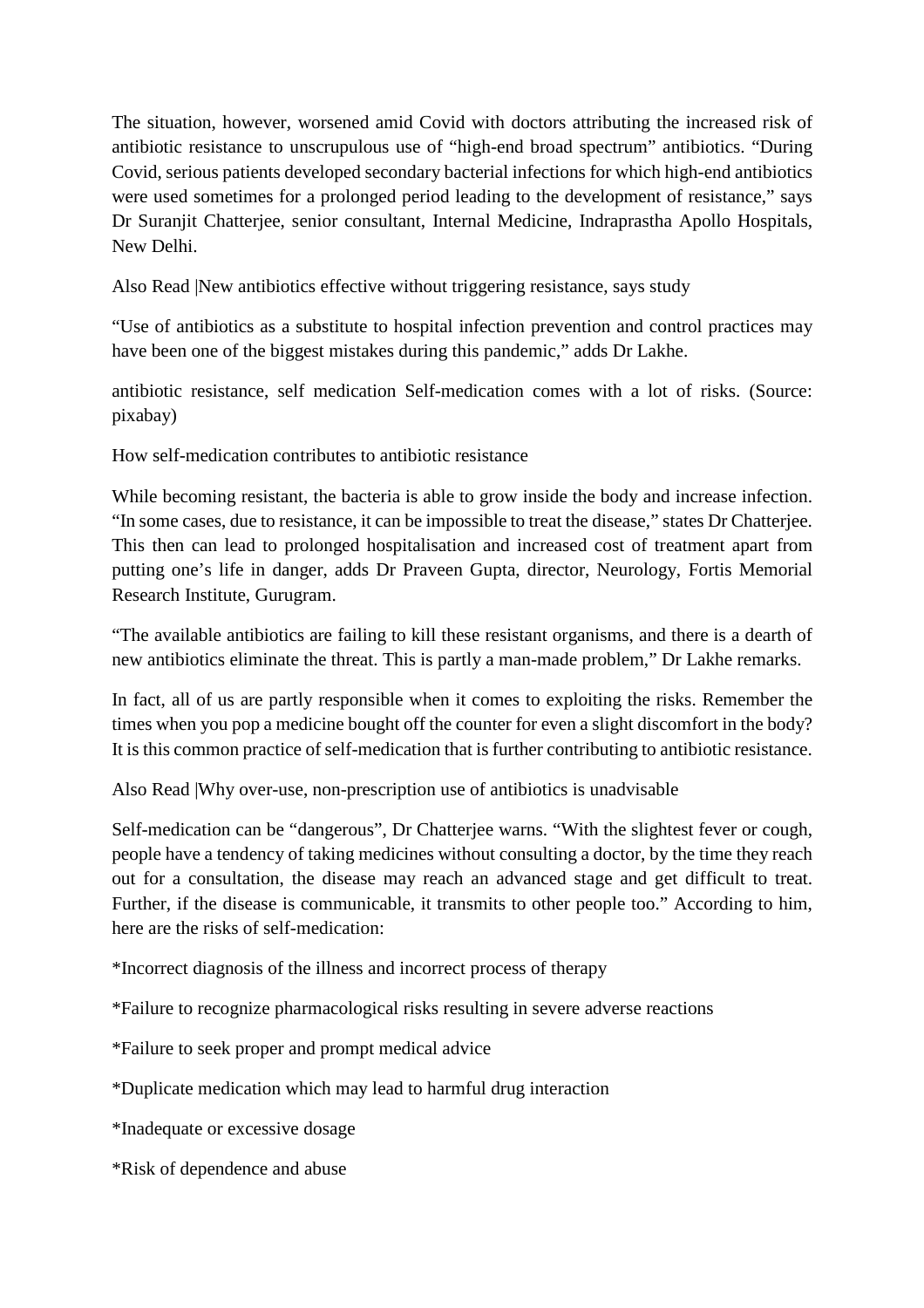\*Food and drug interaction

\*Psychological effects due to incorrect diagnosis

\*Inaccuracy of online symptom checkers

Antibiotic resistance is one of the elementary risks of self-medication, asserts Dr Gupta. "If you are popping Metrogyl or Augmentin everytime you have a symptom, bacteria will gradually become resistant to these antibiotics."

How can antibiotic resistance be averted?

Antimicrobial stewardship and avoiding self-medication is the first step, says Dr Lakhe. This means the one should only rely on antibiotics prescribed by a doctor.

"Antibiotics should be used judiciously after identifying the actual cause of your infection. Instead of broad-spectrum antibiotics, directed, targetted doses should be used against specific pathogens. And when the infection is healed, the antibiotic should be quickly deescalated or reduced to safeguard antibiotics," Dr Gupta advises.

Apart from this, one should try to follow a healthy lifestyle to prevent infections and thereby the spread of resistant bacteria, suggests Dr Chatterjee.

## **Coronavirus story**

### **The cusp: on disconcerting note of coronavirus story (The Hindu: 20210803)**

https://www.thehindu.com/opinion/editorial/the-cusp-on-disconcerting-note-of-coronavirusstory/article35689520.ece

India must press ahead with vaccination to avoid repeat of troubles of the second wave

August has begun on a disconcerting note in India's coronavirus story. The seven-day weekly average of cases hovers around the psychologically important 40,000 mark and there is an uptick in daily new cases with the latest numbers a little over 41,000. A major concern that has assumed national proportions is the trajectory of cases in Kerala. With nearly 20,000 fresh cases being added every day, it is of concern that if a State with an admirable track record during the earlier wave is under siege now, then many other States could be particularly vulnerable against new variants at the start of a third wave. In Kerala, the rise in cases is concomitant with a rise in testing that has increased from 130,000 a day on July 25 to 162,000 as of Monday, indicating that the infection may be rapidly spreading. Nearly 11 States are now showing a weekly increase in cases. Kerala is not the only point of concern. The national situation has prompted the Health Secretary to write to States that all districts reporting a positivity rate of more than 10% in the last few weeks ought to consider strict restrictions to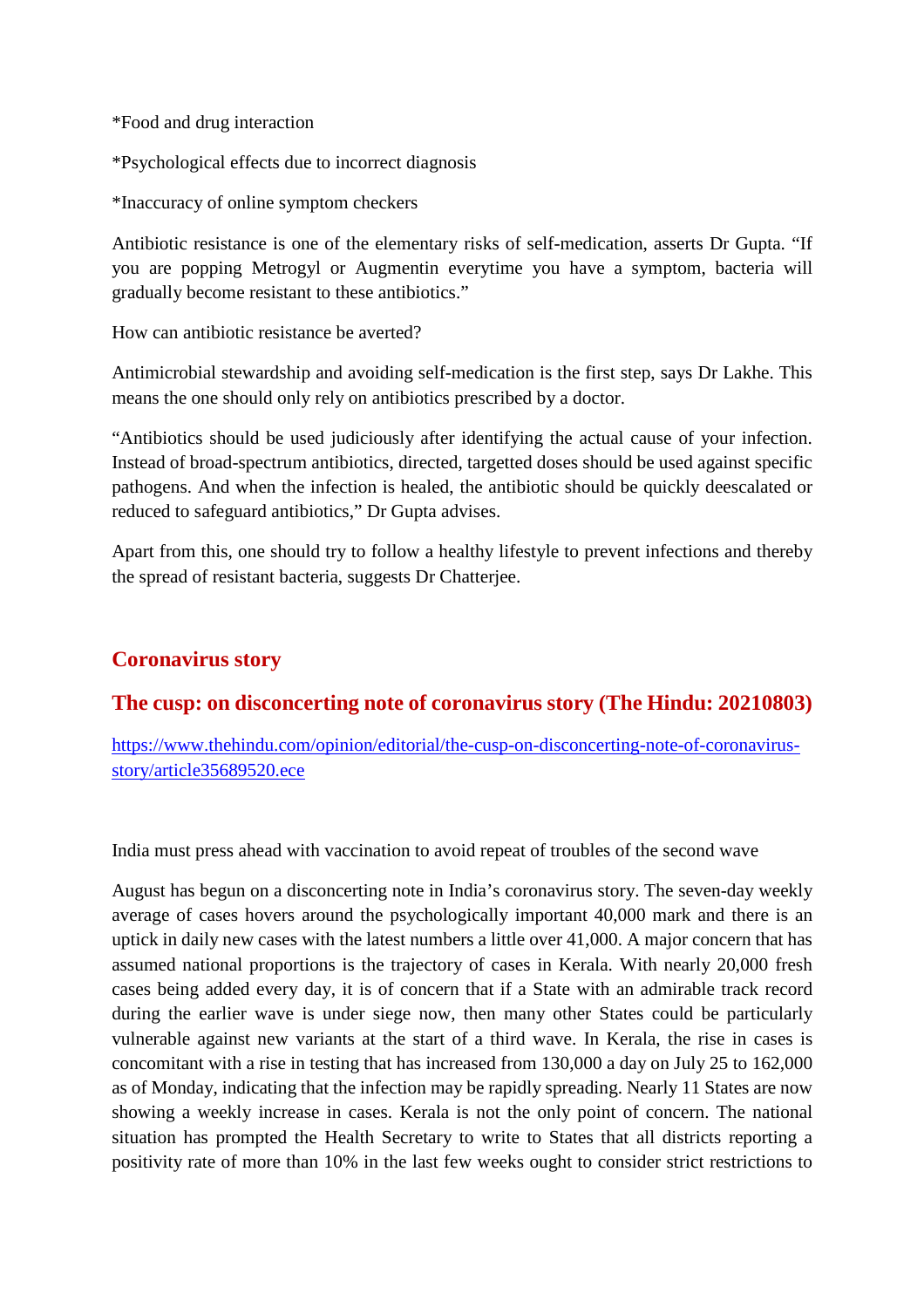curtail the movement of people and formation of crowds to prevent the spread of infection. Apart from Kerala these include Maharashtra, Karnataka, Tamil Nadu, Odisha, Assam, Mizoram, Meghalaya, Andhra Pradesh and Manipur. The Indian Council of Medical Research (ICMR) has also expressed concern that 46 districts are showing more than 10% positivity while another 53 districts are showing a positivity between 5%-10%. India's positivity rate is around 5%, that could well descend into a runaway climb in serious infections if unchecked.

## **Global Covid-19**

#### **Global Covid-19 caseload tops 198.8 mn (New Kerala:20210803)**

https://www.newkerala.com/news/2021/109423.htm

Washington, Aug 3: The overall global Covid-19 caseload has topped 198.8 million, while the deaths have surged to more than 4.23 million and vaccinations soared to over 4.14 billion, according to the Johns Hopk-> View it--> https://www.newkerala.com/news/2021/109423.htm

### **Covid-19 vaccines**

## **Tanzania to supply refugee camps with Covid-19 vaccines: Official Dar mn (New Kerala:20210803)**

The government of Tanzania is planning to supply refugee camps in Kigoma, Tabora and Katavi regions with Covid-19 vaccines, a senior official said on Monday. -> View it--> https://www.newkerala.com/news/2021/109420.htm

### **Delta, Beta variants**

## **Scientists find drug cocktail effective against Delta, Beta variants (New Kerala: 20210803)**

Singapore, Aug 2: A team of researchers here has found a combination of antiviral and antiinflammatory drugs that can be used to treat Covid-19 patients with mild to moderate dis-> View it--> https://www.newkerala.com/news/2021/109400.htm